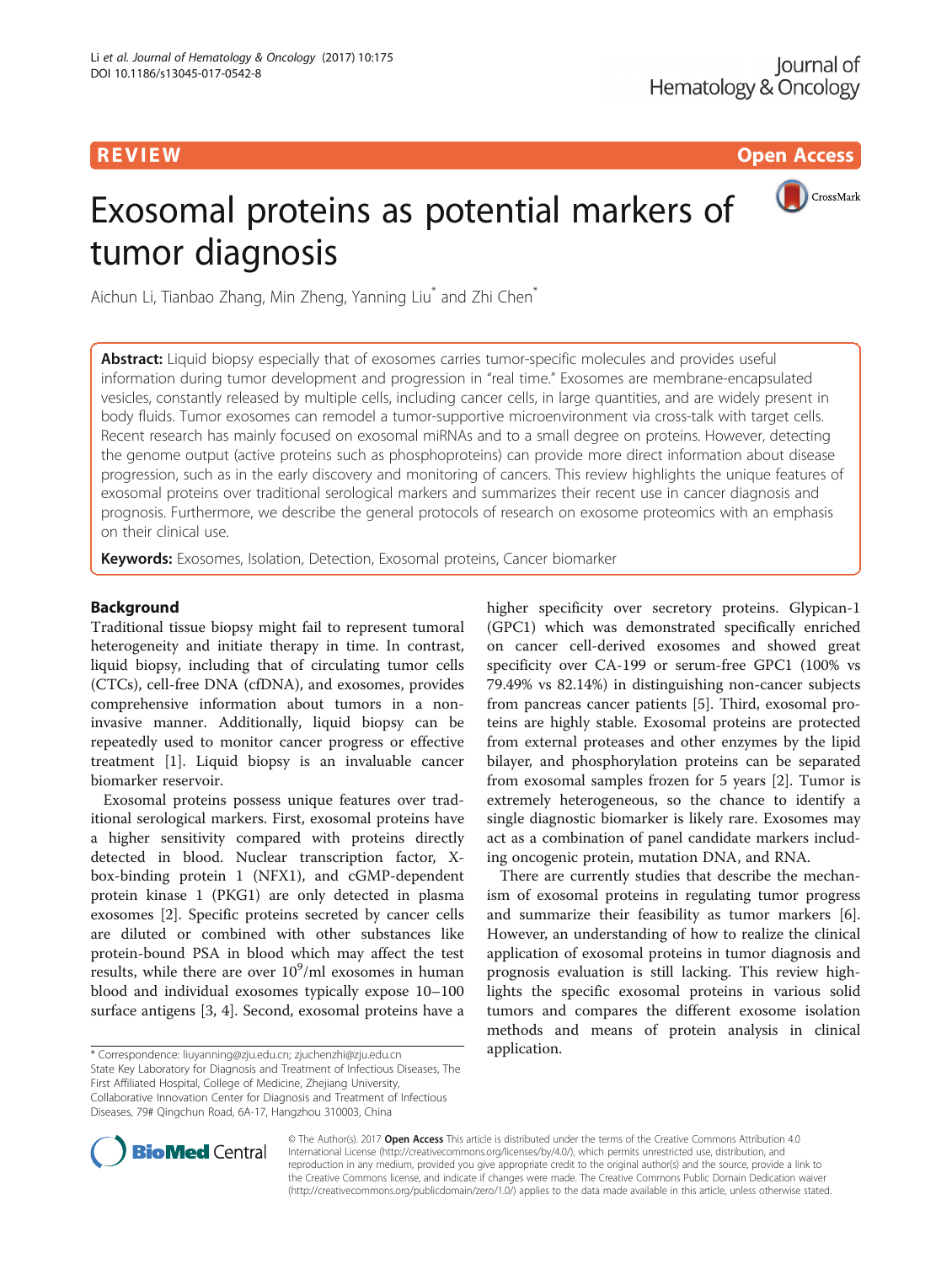# Fundamental characteristics and physiological functions of exosomes

Exosomes are nano-sized (40–100 nm) vesicles that are produced from multivesicular bodies (MVBs) carrying classic exosomal markers, such as CD9, CD81, and CD63 [[7](#page-6-0)] (Fig. 1). There is agreement that MVBs have two distinct fates in all cells, either fusing with the plasma membrane to release exosomes into the extracellular milieu or fusing with the lysosome where their cargo is digested [\[8](#page-6-0)]. High levels of ceramide lipid family proteins appear to help in exosome secretion [\[9\]](#page-6-0). Exosomes are naturally released from normal cells and cancer cells found in the blood as well as in urine, ascites, and saliva [[10](#page-6-0)–[13](#page-6-0)]. Exosome cargo is assembled by enzymes, metabolites, proteins, lipids, and nucleic acids, reflecting the cell origin and the organism's physiological conditions and cancer progression [\[14](#page-6-0)–[19\]](#page-6-0).

Exosomes were once thought to restore the dynamic and homeostatic cellular homeostasis conditions by discarding excess or harmful molecules from cells, such as by eliminating transfer receptors during reticulocyte maturation and removing harmful DNA from the cytoplasm to avoid the senescence or apoptosis of normal human cells [\[20](#page-6-0)–[22\]](#page-6-0). In recent years, exosomes have been attributed to multiple biological functions by cell-to-cell communication through direct membrane fusion with the plasma membrane, endosomal membrane, endocytic pathways, or ligand-receptor interactions [[23, 24\]](#page-6-0). Exosomes have been demonstrated to play a vital role in multiple cellular processes, such as inflammation, immune regulation, tissue regeneration, senescence, and cancer [[25](#page-6-0)–[28](#page-6-0)]. However, in this review, we will emphasize the role of exosomes in cancer.

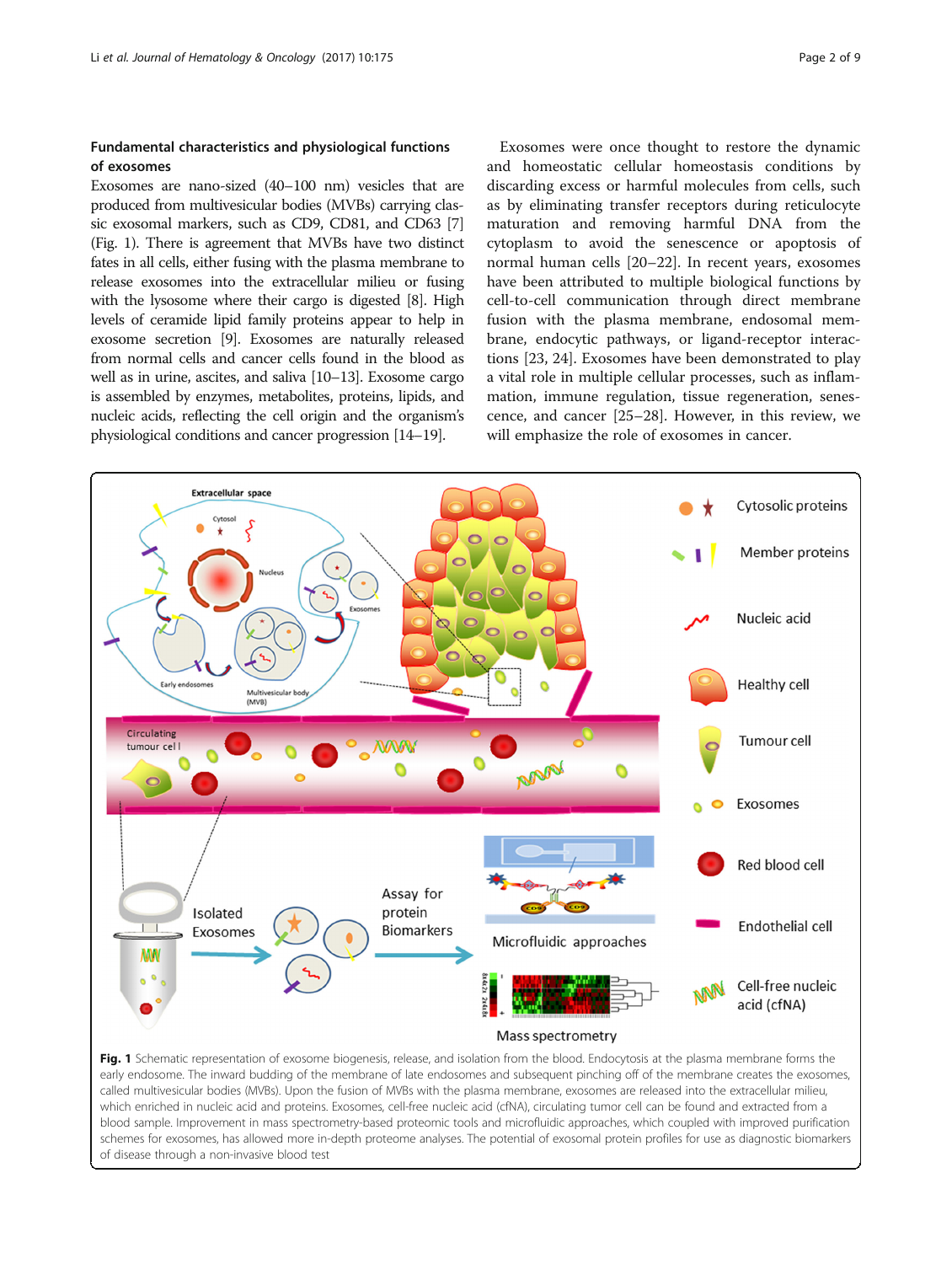# Exosomes' functions in cancer

Tumor-derived exosomes exchange oncogenic factors with nearby, even distant, cells including cancer-associated fibroblasts, vascular endothelial cells, and immune cells to establish favorable conditions for cancerous growth and metastasis [[29](#page-6-0)]. In physiological states, endogenous RNA is shielded by RNA-binding proteins [\[30](#page-6-0)]. However, breast cancer cells can stimulate stromal fibroblasts to produce stromal exosomes, which contain unshielded endogenous RNA (RN7SL1), via triggering NOTCH-MYC pathways. Delivering unshielded RN7SL1 to breast cancer cells facilitates cancer growth, metastasis, and therapy resistance through retinoic acid-inducible gene I (RIG-I) signaling. In addition, more unshielded RN7SL1 was detected in exosomes from patient serum than in normal controls [\[31](#page-6-0)]. The level of miR-23a was significantly increased in hypoxic lung cancer-secreted exosomes compared to normoxic parental cells. Exosomal miR-23a promoted angiogenesis by accumulation of hypoxia-inducible factor-1α (HIF-1α) and increased vascular leakiness by inhibiting tight junction protein zonula occludens-1 (ZO-1). Furthermore, the elevated serum levels of lung cancer-derived exosomal miR-23a highlight its potential clinical relevance and prognostic value [[32](#page-6-0)]. Tumor exosomes are not only essential to directing cancer cell migration but also help to form a premetastatic niche before site-specific metastasis [\[33](#page-6-0)–[36](#page-7-0)]. Tumor exosomes possess both anti- and pro-tumorigenic potentialities in the body. In chronic lymphocytic leukemia (CLL), non-coding RNAs from tumor exosomes can activate monocytes by activating TLR signaling. The activated monocytes release many cytokines, such as interleukin-6, C–C motif chemokine ligand 4 (CCL4), and CCL2, and express the programmed-death ligand 1 (PD-L1), which remodels the tumor-supportive microenvironment [\[37\]](#page-7-0). Tumor-derived exosomes carry and deliver tumor antigens to dendritic cells, inducing potent CD8<sup>+</sup> T cell-dependent antitumor effects in animal experiments [[38](#page-7-0)]. Together, these studies suggest that tumor-derived exosomes play an important role in promoting both primary tumor growth and metastatic spread.

# Technology for exosome isolation and identification and analysis of their proteins

Before launching downstream proteomic studies or functional assays, it is necessary to concentrate and characterize the exosomes in body fluids. In this section, we will summarize commonly used isolation and detection methods as well as general protocols of exosomal protein research.

# Methods for isolation exosomes Ultracentrifugation (UC)

Ultracentrifugation is the gold standard for exosome isolation, accounting for over 56% users in exosome

research [[39\]](#page-7-0). Although ultracentrifugation can produce large amounts of exosomes with great purity, it is unsuitable for clinical diagnosis due to its low throughput which can only detect six samples simultaneously and the repeatability is poor making the study-to-study comparability questionable. Ultracentrifugation is often contained by protein aggregates, and viruses combined with density gradient centrifugation (DGC) can obtain a higher purity of exosomes, but DGC is time-consuming (centrifugation for 16–90 h) which hampers the use in a clinical setting [[40\]](#page-7-0). Currently, based on ultracentrifugation method, glypican 1, PSA has been respectively identified as early diagnostic biomarkers in pancreatic cancer and prostate cancer in blood exosomes [[5](#page-6-0), [41](#page-7-0)].

# Size exclusion chromatography (SEC)

Size exclusion chromatography is a gravity flow-based technique to separate exosomes from other vesicles with different sizes [[42\]](#page-7-0). This method has the advantage of maintaining the structural integrity and biological activity of exosomes [\[43\]](#page-7-0). In addition, SEC is fast, 10 to 20 min per sample, and relatively inexpensive which makes SEC clinically applicable.

#### Polymer precipitation

Isolation exosomes based on polymer precipitation is simple and easy to use and require no specialized equipment and is comparable with both low- and high-sample volumes [[44](#page-7-0)]. However, additional steps are required to remove lipoproteins and polymer using a Sephadex G-25 column to improve exosome separation purity [\[45](#page-7-0)]. Serum exosomal carcinoembryonic antigen (CEA) exhibited a better sensitivity and specificity than serum CEA using ExoQuick™ [[46\]](#page-7-0).

### Immunocapture assays

Immunocapture assays can isolate specific subpopulations of exosomes using beads, plate-coated monoclonal antibodies target specific ligand expressed on exosomal surface such as proteins or phosphatidylserine (PS) [\[47, 48](#page-7-0)]. Commercial kits like Magcapture™ Exosome isolation kit PS and CD63 Dynabeads<sup>®</sup> beads are based on this principle [[49](#page-7-0)]. Immunocapture assays have the advantages of being high throughput, rapid  $(4-12 h)$ , easy to use, and compatible with routine bench equipment and therefore are clinically applicable. Recently, the level of exosomal PS in circulation was confirmed as a hopeful marker for early diagnosis of malignancies by using sensitive ELISA [\[50\]](#page-7-0).

#### Microfluidic technologies

Although the application of microfluidic technology in exosome isolation is still in its infancy, the small sample size  $(5-100 \mu l)$ , high purity, high sensitivity, and short operation time (1.5 h) have made microfluidic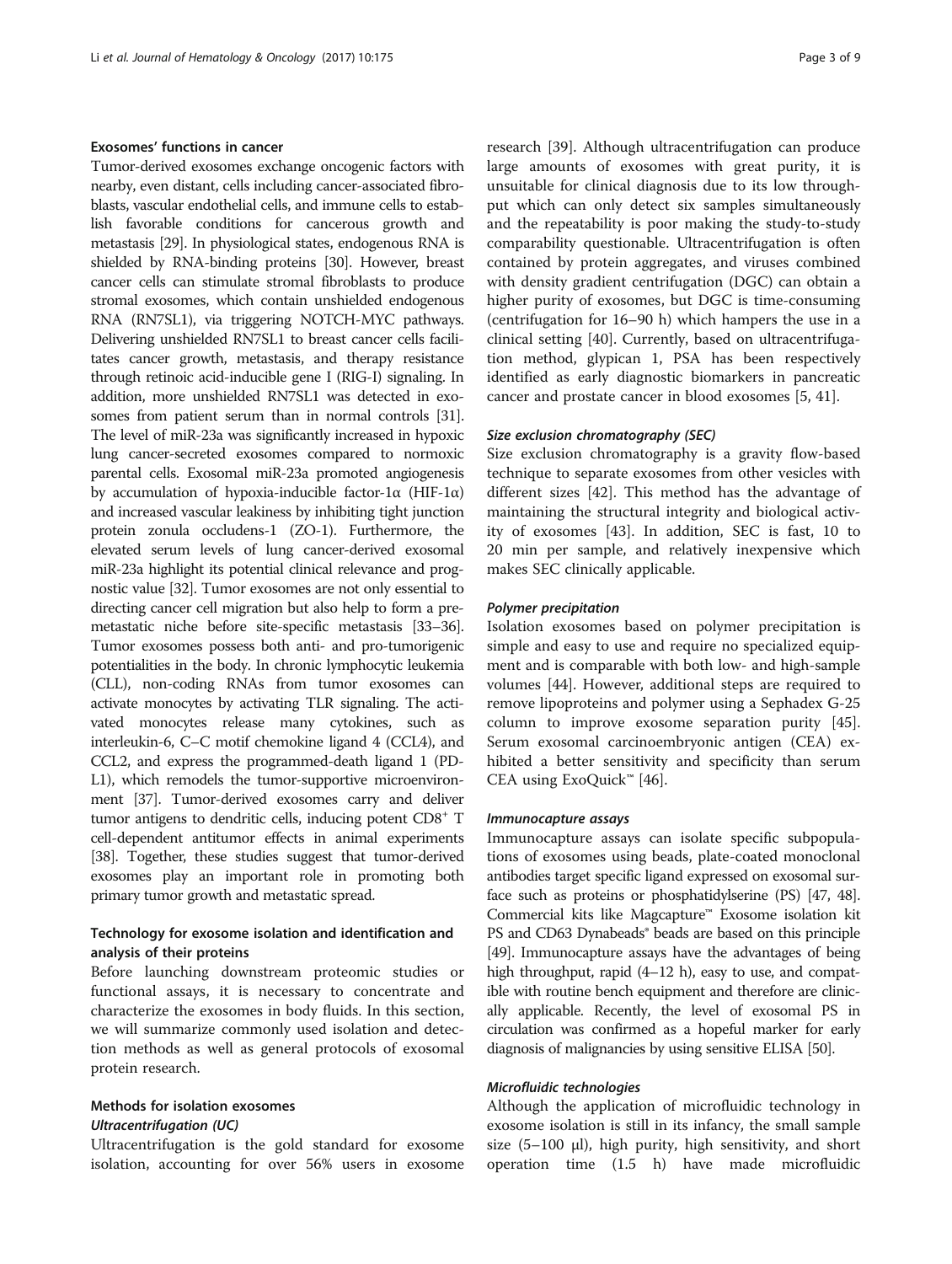technology hold good clinical application prospect [\[51](#page-7-0)]. But repeatability and consistency remain one of the major challenges. Exosomes are isolated by two types of antibodies and are detected by photosensitizer beads, CD9, and CD147 double-positive exosomes that are enriched in serum from colorectal cancer patients [[52\]](#page-7-0).

# Strategies for exosome identification and exosomal protein analysis

It is critically important to assess the recovery and purity of isolated exosomes for proteomic experiments or functional investigations. A particle to protein ratio of  $3 \times$  $10^{10}$  or greater has been considered to be high purity [[53\]](#page-7-0). Electron microscopy (EM) can be performed as the gold standard method to check the presence of exosomes with a cup-shaped morphology and even to check the exosomal immunophenotype by immuno-electron microscopy [[3](#page-6-0)]. Nanoparticle tracking analysis (NTA) can be used to determine the concentration and size of exosomes [[54](#page-7-0)]. Exosome concentrations probably range between  $10^7$  and  $10^9$ /mL plasma in physiological conditions [\[3](#page-6-0)]. ELISA and Western blots are used to discover established exosomal markers, such as CD9, CD81, and CD63. The "exclusion markers," such as calnexin or the endoplasmic reticulum heat shock protein (GP96), which are unexpected in exosomes, can be detected by Western blot [\[55](#page-7-0)].

Highly abundant proteins in the samples were removed using the commercial depletion kit before exosome enrichment, and isolated exosomes were further verified by morphology tests and surface biomarker analysis [\[56\]](#page-7-0). Indeed, these proteins are routinely removed before downstream proteomic analysis. In recent literature, the use of mass spectrometry or Extracellular Vesicle (EV) Arrays for proteome analysis is becoming extremely popular for discovering disease-specific proteins [[57\]](#page-7-0). The EV Array is a sandwich ELISA-based method that explores multiple membrane-associated proteins simultaneously [\[58\]](#page-7-0).

First, we should make sure that the disease-specific proteins are novel by comparing them with the available data in EVpedia, Exocarta, and Vesiclepedia [[59](#page-7-0)–[61](#page-7-0)]. Second, we need to verify these disease-specific proteins in a larger cohort. ELISA and Western blot are widely utilized methods to characterize the presence of a particular protein in exosomes. ELISA captures exosomes by targeting conservative exosomal proteins and quantitatively assesses the tumor-associated proteins. Western blot can identify both the cytosolic proteins and membrane proteins. The immuno-gold-labeling protocol, involving incubating exosomes with antibody-coated gold particles (4–40 nm), is applied to reveal the presence of tumor-specific membrane proteins under EM [[62\]](#page-7-0). Because of the number of surface antigens in the

exosomes  $( $100$ )$  and the size  $( $300-500$  nm), which is$ below the detection limit of the conventional flow cytometers, exosomes need to bind to beads and fluorescence-labeled antibodies to evaluate their surface phenotype by most flow cytometers [[4\]](#page-6-0). Recently, researchers developed high-resolution flow cytometry, which allows quantitative and multiparameter qualitative analysis of nano-sized vesicles (100–200 nm) [[63](#page-7-0), [64](#page-7-0)]. The microfluidic device can simultaneously isolate and identify exosome surface proteins without purity processing, which may provide a rapid and high-throughput platform in translational medicine [[65\]](#page-7-0). However, not every research group has this device. In fact, exosome concentration is routinely detected by NTA. Finally, we need to set a cutoff value of exosomal proteins to test and verify their potential clinical relevance in another cohort. Additionally, functional assays are needed to better understand the biological mechanisms of the exosomal surface proteins in general.

# The application of exosomal proteins in tumor diagnosis

Exosomes have gained great attention due to their function in shuttling specific tumor markers in solid tumors. The concentration of exosomal proteins is higher in cancer patients compared with tumor-free individuals. In addition, tumor exosomes contain plenty of cancer biological information [[35](#page-6-0)]. With the development of both proteomic technologies and analytical means for exosomal proteins, the number of papers about exosomal proteins is rapidly increasing. In this section, we highlight the clinical study of exosomal proteins in the early detection and diagnosis of cancer (Table [1](#page-4-0)).

#### Thoracic tumors (lung cancer, breast cancer)

Kristine et al. [\[57](#page-7-0)] developed an EV Array that coupled 37 antibodies targeting lung cancer-associated proteins and a panel of CD9, CD63, and CD81 antibodies to explore circulating exosomes from healthy subjects and lung cancer patients. The authors used a combined 30-marker model EV Array, which can successfully distinguish the two groups with 75.3% accuracy. Using a similar method, it was found that the exosomal protein of New York esophageal squamous cell carcinoma-1 (NY-ESO-1) maintained a significant concentrationdependent impact on inferior survival after multiple testing using the Bonferroni correction method [\[66](#page-7-0)]. This approach involved identifying and comprehensively comparing the proteome profiles of saliva and serum exosomes from lung cancer patients and healthy controls by liquid chromatography-tandem mass spectrometry (LC-MS/MS) [\[11](#page-6-0)]. Coincidently, a panel of 11 cancer-related proteins was detected in exosomes from the body fluids of lung cancer patients. These proteins may provide a diagnostic source for the early detection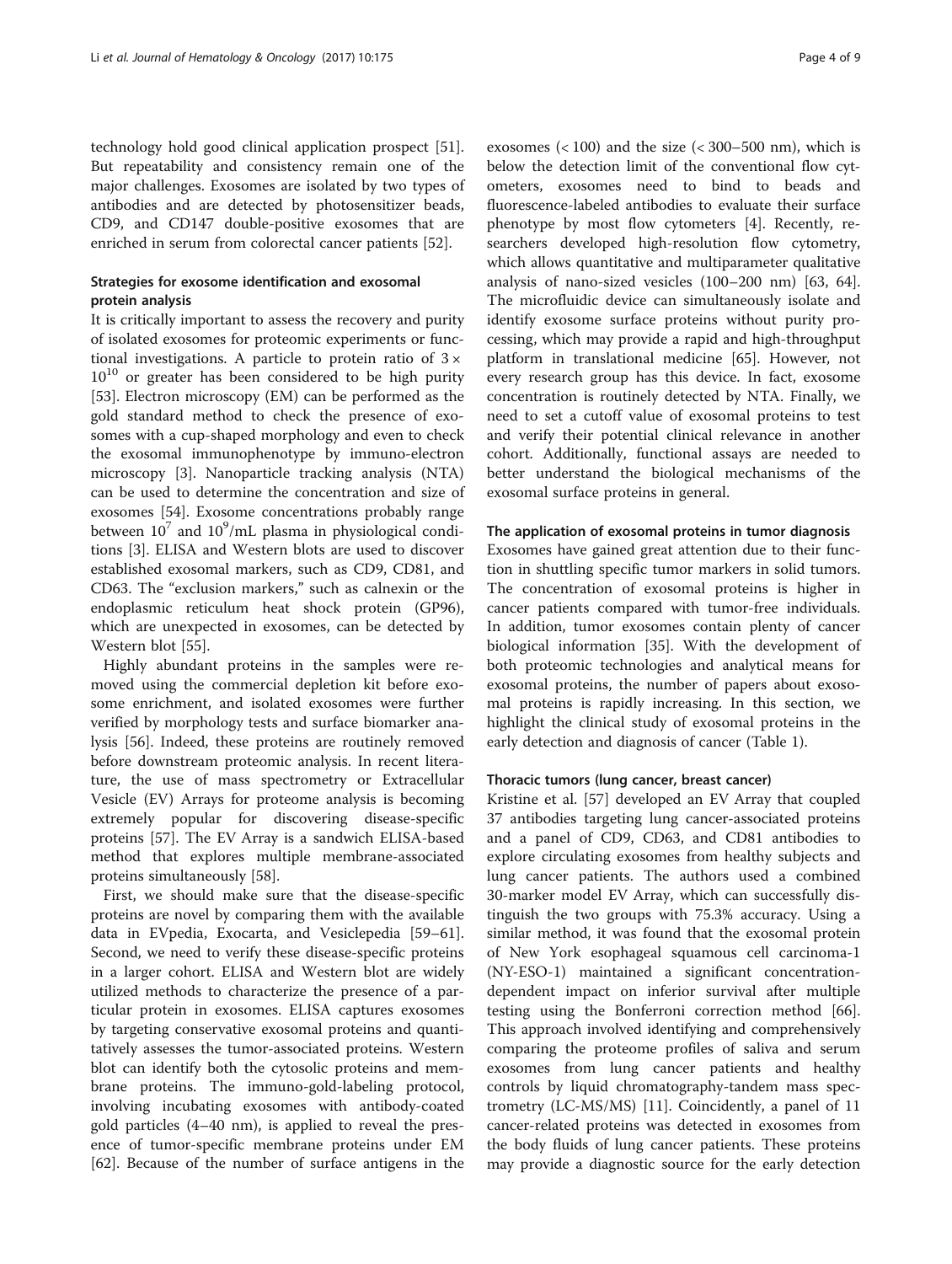| Exosomal proteins             | Tumor              | Body fluid | Isolation method                   | Detection method                   | Year | Ref    |
|-------------------------------|--------------------|------------|------------------------------------|------------------------------------|------|--------|
| NY-ESO-1                      | Lung               | Plasma     | Extracellular Vesicle Array        | Extracellular Vesicle Array        | 2016 | [66]   |
| PKG1, RALGAPA2,<br>NFX1, TJP2 | Breast             | Plasma     | Ultracentrifugation                | Parallel reaction monitoring (PRM) | 2017 | $[2]$  |
| Her <sub>2</sub>              | Breast             | Plasma     | Microfluidic chip                  | Microfluidic chip                  | 2017 | $[70]$ |
| Glypican-1                    | Breast             | Serum      | Ultracentrifugation and FACS       | <b>FACS</b>                        | 2016 | $[5]$  |
| Glypican-1                    | Pancreatic         | Serum      | Ultracentrifugation and FACS       | Flow-cytometry and ELISA           | 2016 | $[5]$  |
| Glypican-1                    | Colorectal         | Plasma     | Immunocapture assays               | Flow-cytometry                     | 2017 | $[76]$ |
| <b>CEA</b>                    | Colorectal         | Serum      | Polymer precipitation              | <b>ELISA</b>                       | 2017 | $[46]$ |
| AMPN<br>VNN1, PIGR            | Cholangiocarcinoma | Serum      | Ultracentrifugation                | Western blot                       | 2016 | $[77]$ |
| <b>PSA</b>                    | Prostate           | Plasma     | Filtration and ultracentrifugation | ELISA and nanoscale flow-cytometry | 2017 | $[41]$ |
| GGT1                          | Prostate           | Serum      | Ultracentrifugation/DGC/SEC        | Western blot and fluorescent probe | 2017 | [80]   |
| CD24, EpCAM,<br>$CA-125$      | Ovarian            | Plasma     | Microfluidic ExoSearch Chip        | Microfluidic ExoSearch Chip        | 2016 | [86]   |

<span id="page-4-0"></span>Table 1 Exosomal proteins as potential diagnostic markers in various tumors

and diagnosis of lung cancer once they are validated. It was found that other tumor-specific proteins included plasma exosomal surface EGFR or leucine-rich alpha-2 glycoprotein (LRG1) in urinary exosomes, which were identified in lung cancer patients [[67, 68\]](#page-7-0).

The events of protein phosphorylation may provide clues about disease status [\[69](#page-7-0)]. However, few phosphoproteins in biofluids have been reported as disease markers due to their highly dynamic nature and the presence of active phosphatases in blood. Using LC-MS/ MS, researchers identified more than 100 phosphoproteins in plasma exosomes that are significantly higher in breast cancer patients compared with healthy controls. In addition, they applied parallel reaction monitoring (PRM), a quantitative mass spectrometry (MS) approach, to verify four phosphoproteins: cGMP-dependent protein kinase 1 (PKG1), Ral GTPase-activating protein subunit alpha-2 (RALGAPA2), nuclear transcription factor, X-box-binding protein 1 (NFX1), and tight junction protein 2 (TJP2), which showed significant upregulation in breast cancer patients [[2\]](#page-6-0). This study demonstrates that phosphoproteins in plasma exosomes can provide useful real-time information in the early detection and monitoring of cancers. It was shown that the level of plasma epithelial cell adhesion molecule (EpCAM)-positive exosomes was significantly higher in breast cancer patients compared with healthy individuals. Moreover, the level of human epidermal growth factor receptor-2 (HER2) in the plasma exosome was almost consistent with that in the tumor biopsies [[70\]](#page-7-0). The exosomal HER2 in circulation could reflect molecular classification of the tumor tissues in a non-invasive way. The levels of exosomal fibronectin and developmental endothelial locus-1 (EDIL3) were significantly higher in breast cancer patients than controls and dramatically reduced after

tumor resection, suggesting that they may serve as important diagnostic and prognostic markers for breast cancer patients [[71, 72](#page-7-0)]. CD24 on circulating exosomes has emerged as a diagnostic biomarker of breast cancer patients [[73\]](#page-7-0). Survivin levels were significantly higher in serum samples from all stages of breast cancer compared to the controls, and survivin was found in tumor tissues, suggesting that it was a part of the exosomes from tumor cells [\[74\]](#page-7-0). However, survivin-2B, which is a survivin alternative splice variant, is a pro-apoptotic protein that was inversely related to tumor grade in tumor tissues, which could be a good prognostic marker in this disease.

# Gastrointestinal tumors (pancreas cancer, colorectal cancer, cholangiocarcinoma)

Recent work has demonstrated that special proteins are only present on the exosomes derived from malignant cells [\[5](#page-6-0)]. Glypican-1 (GPC1), the cell surface proteoglycan, is overexpressed in breast and pancreatic cancers and is exclusively detected on exosomes derived from those malignant cells. Additionally, the level of GPC1+ exosomes in circulation correlates well with the patient's clinical outcome after removal of pancreatic lesions. However, Lai and colleagues [\[75](#page-7-0)] reported that exosomal GPC1 is not able to distinguish pancreatic cancers from non-tumorous controls and that the levels of exosomal GPC1 were only slightly lower after resection. However, the levels of exosomal microRNAs were significantly elevated in pancreatic cancers and normalized following pancreas resection. Nevertheless, large variation among the clinical samples and poor consensus regarding the isolation and detection methods may hinder the integration of the data from different labs. During the early stage of pancreatic cancer progression to liver metastasis,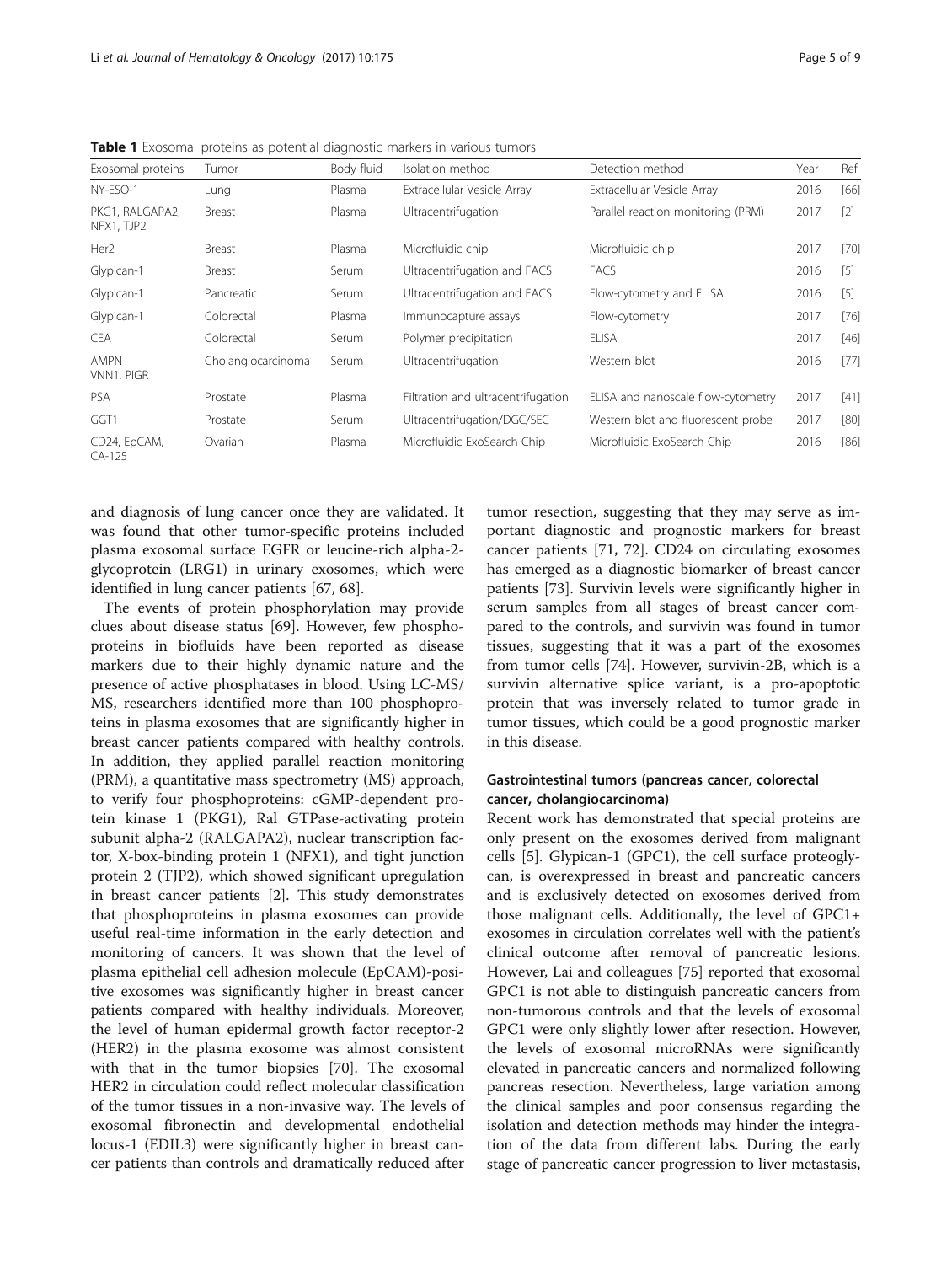the migration inhibitory factor (MIF) was markedly elevated [\[36\]](#page-7-0). Application of GPC1 as a diagnostic marker for colorectal cancer (CRC) is also reported. The study showed that both the percentage of GPC1+ exosomes and the GPC1 protein expression in exosomes from tumor tissues and plasma of CRC patients were significantly decreased after surgery compared to those in the peritumoral tissues and plasma of healthy individuals [[76](#page-7-0)]. CD9+ CD147+ exosomes were abundant in CRC patient serum using "ExoScreen," and the CD147 level dropped after surgery [\[52\]](#page-7-0). Serum exosomal CEA can predict metastatic CRC with a higher sensitivity and accuracy than serum CEA [\[46\]](#page-7-0). The high abundance of oncogenic proteins is present in both cholangiocarcinoma (CCA) human cell lines and CCA patient serum, which provided a basis for cholangiocarcinoma diagnosis. In addition, EGFR, Mucin-1 (MUC1), and integrin beta-4 (ITGB4), which promote tumor growth and metastasis, may be bad prognostic factors in this tumor [[77](#page-7-0)]. In fact, exosome concentration is also a useful biomarker in bile to discriminate malignant common bile duct (CBD) stenoses from controls or non-malignant CBD stenoses with 100% accuracy [[78](#page-8-0)].

### Urinary tumors (prostate cancer, bladder cancer)

Plasmatic PSA is widely used for prostate cancer (PCa) detection and monitoring. However, PSA testing fails to differentiate benign prostatic hypertrophy (BPH) from tumors [[79](#page-8-0)]. It was found that the tumor microenvironmental acidity increased the release of exosomes and influenced PSA by prostate cancer cells. PSA<sup>+</sup> exosomes in the plasma of PCa patients is fourfold greater than that of tumor-free controls [[41\]](#page-7-0). Additionally, it was shown that gammaglutamyltransferase 1 (GGT1), a cellsurface enzyme, was present together with CD9 in exosomes from human serum. Serum exosomal GGT activity and GGT1 expression were significantly higher in PCa patients than in BPH, which may serve as a novel diagnostic marker to distinguish these diseases [\[80](#page-8-0)]. Through comparing the proteome of the urinary exosomes of PCa patients with healthy subjects, TM256 and ADIRF have shown the highest diagnostic value [\[81](#page-8-0)]. Twenty-nine urinary exosomal proteins have emerged as novel candidate biomarkers, especially tumor-associated calcium-signal transducer 2 (TACSTD2), which was directly quantified by ELISA in urine specimens and confirmed to have potential value for diagnosis of bladder cancer [\[82](#page-8-0)]. Bladder cancer exosomes contain EDIL-3/Del1 and facilitate cancer progression [[83\]](#page-8-0).

## Other tumors

Exosomal proteins have been suggested as novel diagnostic and prognostic indicators for a variety of cancers. Many melanoma-specific exosome proteins, such as caveolin-1, were identified in clinical samples [\[84](#page-8-0)]. EGFR, EGFRvIII, and CD63 were detected in serum exosomes of glioblastoma patients [\[85](#page-8-0)]. Multiple exosomal proteins, e.g., CD24 and claudin-4, can serve as promising biomarkers of ovarian cancer [[86](#page-8-0), [87](#page-8-0)]. In the future, these proteins will need to be further validated in heterogeneous and larger patient cohorts.

## Conclusions

The growing body of functional studies has provided strong evidence that these exo-based markers can be identified for early stage cancer detection, as well as to even predict clinical outcome. Currently, exosomes are isolated primarily by ultracentrifugation or immunocapture. The former is not highly specific and is unsuitable for clinical applications, while the latter may introduce bias and contaminations from serum/plasma proteins. Most of the clinical research on exosomal proteins is still based on the case data from a single group/hospital.

Reproducible isolation and highly sensitive identification methods are needed for research and development. Moreover, we need to standardize the methodology and technology for exosome isolation and identification in order to effectively integrate the data from different labs and enhance their feasibility in clinical application. In addition, their application still should depend on multicenter joint verification to further determine the cutoff value, sensitivity, specificity, and so on. With the improvements in technology, through a simple blood test, exosomal protein content or molecular/genetic profiles can provide preliminary diagnostic and prognostic information for cancer patients. Tissue biopsy and exosomes can be combined in the provision of personalized diagnosis and treatment.

#### Abbreviations

ADIRF: Adipogenesis regulatory factor; BPH: Benign prostatic hypertrophy; CBD: Common bile duct; CCA: Cholangiocarcinoma; CCL2: C–C motif chemokine ligand 2; CEA: Carcinoembryonic antigen; CfDNA: Circulating free DNA; CRC: Colorectal cancer; CTCs: Circulating tumor cells; DGC: Density gradient centrifugation; EDIL3: Developmental endothelial locus-1; EDIL-3/ Del1: EGF-like repeats/discoidin I-like domain-3; EGFR: Epidermal growth factor receptor; ELISA: Enzyme-linked immunosorbent assay; EM: Electron microscopy; EpCAM: Epithelial cell adhesion molecules; EV Array: Extracellular Vesicle Array; GGT1: Gammaglutamyltransferase 1; GPC1: Glypican-1; HER2: Human epidermal growth factor receptor-2; HIF-1α: Hypoxia-inducible factor-1α; ITGβ4: Integrin beta-4; LC-MS/MS: Liquid chromatography-tandem mass spectrometry; LRG1: Leucine-rich alpha-2-glycoprotein; MIF: Migration inhibitory factor; MUC1: Mucin-1; MVBs: Multivesicular bodies; NFX1: Nuclear transcription factor, X box-binding protein 1; NTA: Nanoparticle tracking analysis; NY-ESO-1: New York esophageal squamous cell carcinoma-1; PCa: Prostate cancer; PD-L1: Programmed death ligand 1; PKG1: cGMP-dependent protein kinase 1; PS: Phosphatidylserine; PSA: Prostate-specific antigen; RALGAPA2: Ral GTPaseactivating protein subunit alpha-2; RIG-I: Retinoic acid-inducible gene I; SEC: Size exclusion chromatography; TACSTD2: Tumor-associated calcium-signal transducer 2; TJP2: Tight junction protein 2; TLR: Toll-like receptor; TM256: Transmembrane protein 256; ZO-1: Zonula occludens-1

#### Acknowledgements

Not applicable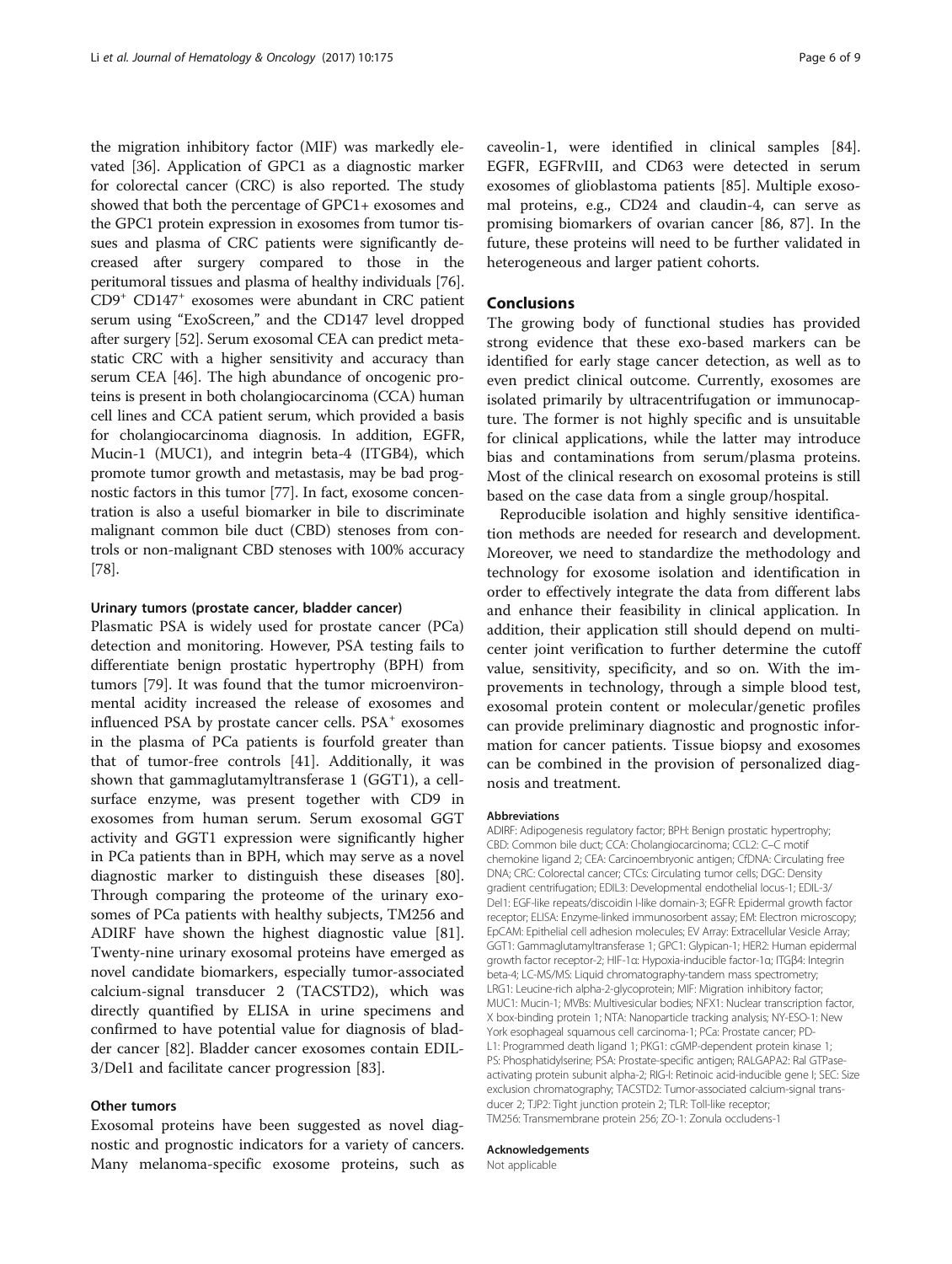#### <span id="page-6-0"></span>Funding

This work was supported by the major social development projects of Zhejiang S&T Major Projects (nos. 2015C03045 and 2018C03019).

#### Availability of data and materials

Data sharing is not applicable to this article as no datasets were generated or analyzed during the current study.

#### Authors' contributions

LA performed the selection of literature, drafted the manuscript, and prepared the figures. ZT and ZM collected the related references and participated in the discussion. LY and CZ carried out the design and language revision of the manuscript. All authors read and approved the final manuscript.

#### Ethics approval and consent to participate

Not applicable

#### Consent for publication

Not applicable

#### Competing interests

The authors declare that they have no competing interests.

#### Publisher's Note

Springer Nature remains neutral with regard to jurisdictional claims in published maps and institutional affiliations.

#### Received: 3 November 2017 Accepted: 8 December 2017 Published online: 27 December 2017

#### References

- 1. Zhang W, Xia W, Lv Z, Ni C, Xin Y, Yang L. Liquid biopsy for cancer: circulating tumor cells, circulating free DNA or exosomes? Cell Physiol Biochem. 2017;41(2):755–68.
- 2. Chen IH, Xue L, Hsu CC, Paez JS, Pan L, Andaluz H, Wendt MK, Iliuk AB, Zhu JK, Tao WA. Phosphoproteins in extracellular vesicles as candidate markers for breast cancer. Proc Natl Acad Sci U S A. 2017;114(12):3175–80.
- Arraud N, Linares R, Tan S, Gounou C, Pasquet JM, Mornet S, Brisson AR. Extracellular vesicles from blood plasma: determination of their morphology, size, phenotype and concentration. J Thromb Haemost. 2014; 12(5):614–27.
- 4. Nolan JP. Flow cytometry of extracellular vesicles: potential, pitfalls, and prospects. Curr Protoc Cytom. 2015;73:13.14.11–6.
- Melo SA, Luecke LB, Kahlert C, Fernandez AF, Gammon ST, Kaye J, LeBleu VS, Mittendorf EA, Weitz J, Rahbari N, et al. Glypican-1 identifies cancer exosomes and detects early pancreatic cancer. Nature. 2015;523(7559):177–82.
- 6. Li W, Li C, Zhou T, Liu X, Liu X, Li X, Chen D. Role of exosomal proteins in cancer diagnosis. Mol Cancer. 2017;16(1):145.
- 7. Thery C, Zitvogel L, Amigorena S. Exosomes: composition, biogenesis and function. Nat Rev Immunol. 2002;2(8):569–79.
- 8. Harding C, Heuser J, Stahl P. Endocytosis and intracellular processing of transferrin and colloidal gold-transferrin in rat reticulocytes: demonstration of a pathway for receptor shedding. Eur J Cell Biol. 1984;35(2):256–63.
- 9. Mobius W, Ohno-Iwashita Y, van Donselaar EG, Oorschot VM, Shimada Y, Fujimoto T, Heijnen HF, Geuze HJ, Slot JW. Immunoelectron microscopic localization of cholesterol using biotinylated and non-cytolytic perfringolysin O. J Histochem Cytochem. 2002;50(1):43–55.
- 10. Caby MP, Lankar D, Vincendeau-Scherrer C, Raposo G, Bonnerot C. Exosomal-like vesicles are present in human blood plasma. Int Immunol. 2005;17(7):879–87.
- 11. Sun Y, Liu S, Qiao Z, Shang Z, Xia Z, Niu X, Qian L, Zhang Y, Fan L, Cao CX, et al. Systematic comparison of exosomal proteomes from human saliva and serum for the detection of lung cancer. Anal Chim Acta. 2017;982:84–95.
- 12. Pisitkun T, Shen RF, Knepper MA. Identification and proteomic profiling of exosomes in human urine. Proc Natl Acad Sci U S A. 2004;101(36):13368–73.
- 13. Andre F, Schartz NE, Movassagh M, Flament C, Pautier P, Morice P, Pomel C, Lhomme C, Escudier B, Le Chevalier T, et al. Malignant effusions and immunogenic tumour-derived exosomes. Lancet (London, England). 2002; 360(9329):295–305.
- 14. Iraci N, Gaude E, Leonardi T, Costa ASH, Cossetti C, Peruzzotti-Jametti L. Extracellular vesicles are independent metabolic units with asparaginase activity. Nat Chem Biol. 2017;13(9):951–5.
- 15. Li Y, Zheng Q, Bao C, Li S, Guo W, Zhao J, Chen D, Gu J, He X, Huang S. Circular RNA is enriched and stable in exosomes: a promising biomarker for cancer diagnosis. Cell Res. 2015;25(8):981–4.
- 16. Puhka 1M, Takatalo 2M, Nordberg 1M-E, Valkonen S: Metabolomic profiling of extracellular vesicles and alternative normalization methods reveal enriched metabolites and strategies to study prostate cancer-related changes. Theranostics. 2017;7(16):3824–41.
- 17. De Gassart A, Geminard C, Fevrier B, Raposo G, Vidal M. Lipid raft-associated protein sorting in exosomes. Blood. 2003;102(13):4336–44.
- 18. Thakur BK, Zhang H, Becker A, Matei I, Huang Y, Costa-Silva B, Zheng Y, Hoshino A, Brazier H, Xiang J, et al. Double-stranded DNA in exosomes: a novel biomarker in cancer detection. Cell Res. 2014;24(6):766–9.
- 19. Valadi H, Ekstrom K, Bossios A, Sjostrand M, Lee JJ, Lotvall JO. Exosomemediated transfer of mRNAs and microRNAs is a novel mechanism of genetic exchange between cells. Nat Cell Biol. 2007;9(6):654–9.
- 20. Rashed HM, Bayraktar E, Helal KG, Abd-Ellah M, Amero P, Chavez-Reyes A, Rodriguez-Aguayo C. Exosomes: from garbage bins to promising therapeutic targets. Int J Mol Sci. 2017;18(3):538.
- 21. Takahashi A, Okada R, Nagao K, Kawamata Y, Hanyu A, Yoshimoto S, Takasugi M, Watanabe S. Exosomes maintain cellular homeostasis by excreting harmful DNA from cells. Nat Commun. 2017;8:15287.
- 22. Pan BT, Johnstone RM. Fate of the transferrin receptor during maturation of sheep reticulocytes in vitro: selective externalization of the receptor. Cell. 1983;33(3):967–78.
- 23. Montecalvo A, Larregina AT, Shufesky WJ, Stolz DB, Sullivan ML, Karlsson JM, Baty CJ, Gibson GA, Erdos G, Wang Z, et al. Mechanism of transfer of functional microRNAs between mouse dendritic cells via exosomes. Blood. 2012;119(3):756–66.
- 24. Verdera HC, Gitz-Francois JJ, Schiffelers RM, Vader P. Cellular uptake of extracellular vesicles is mediated by clathrin-independent endocytosis and macropinocytosis. J Control Release. 2017;
- 25. Shefler I, Salamon P, Levi-Schaffer F, Mor A, Hershko AY, Mekori YA. MicroRNA-4443 regulates mast cell activation by T cell-derived microvesicles. J Allergy Clin Immunol. 2017. [Epub ahead of print]
- 26. Kumar B, Garcia M, Weng L, Jung X, Murakami JL, Hu X: Acute myeloid leukemia transforms the bone marrow niche into a leukemia-permissive microenvironment through exosome secretion. 2017.
- 27. Tassew NG, Charish J, Shabanzadeh AP, Luga V, Harada H, Farhani N, D'Onofrio P, Choi B, Ellabban A, Nickerson PEB, et al. Exosomes mediate mobilization of autocrine Wnt10b to promote axonal regeneration in the injured CNS. Cell Rep. 2017;20(1):99–111.
- 28. Zhang Y, Kim MS, Jia B, Yan J, Zuniga-Hertz JP, Han C, Cai D. Hypothalamic stem cells control ageing speed partly through exosomal miRNAs. Nature. 2017;548(7665):52–7.
- 29. Figueroa J, Phillips LM, Shahar T, Hossain A, Gumin J, Kim H, Bean AJ, Calin GA, Fueyo J, Walters ET, et al. Exosomes from glioma-associated mesenchymal stem cells increase the tumorigenicity of glioma stem-like cells via transfer of miR-1587. Cancer Res. 2017;
- 30. Devarkar SC, Wang C, Miller MT, Ramanathan A, Jiang F, Khan AG, Patel SS, Marcotrigiano J. Structural basis for m7G recognition and 2'-O-methyl discrimination in capped RNAs by the innate immune receptor RIG-I. Proc Natl Acad Sci U S A. 2016;113(3):596–601.
- 31. Nabet BY, Qiu Y, Shabason JE, Wu TJ, Yoon T, Kim BC, Benci JL, DeMichele AM, Tchou J, Marcotrigiano J, et al. Exosome RNA unshielding couples stromal activation to pattern recognition receptor signaling in cancer. Cell. 2017;170(2):352–66. e313
- 32. Hsu YL, Hung JY, Chang WA, Lin YS, Pan YC, Tsai PH, Wu CY, Kuo PL. Hypoxic lung cancer-secreted exosomal miR-23a increased angiogenesis and vascular permeability by targeting prolyl hydroxylase and tight junction protein ZO-1. Oncogene. 2017;36(34):4929–42.
- 33. Hoshino A, Costa-Silva B, Shen TL, Rodrigues G, Hashimoto A, Tesic Mark M, Molina H, Kohsaka S, Di Giannatale A, Ceder S, et al. Tumour exosome integrins determine organotropic metastasis. Nature. 2015;527(7578):329–35.
- 34. Zhang H, Deng T, Liu R, Bai M, Zhou L, Wang X, Li S, Wang X, Yang H, Li J, et al. Exosome-delivered EGFR regulates liver microenvironment to promote gastric cancer liver metastasis. Nat Commun. 2017;8:15016.
- 35. Peinado H, Aleckovic M, Lavotshkin S, Matei I, Costa-Silva B, Moreno-Bueno G, Hergueta-Redondo M, Williams C, Garcia-Santos G, Ghajar C, et al.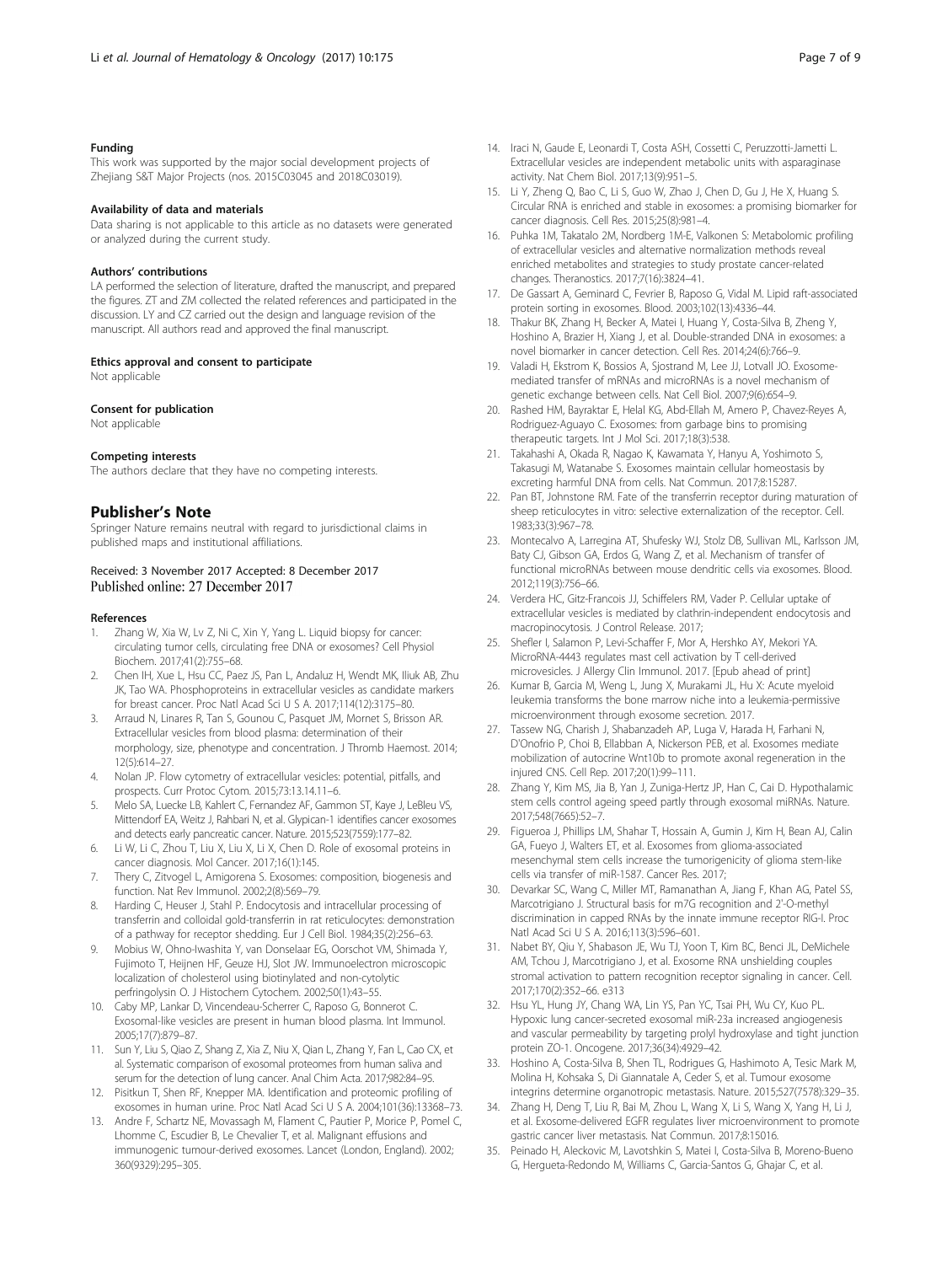<span id="page-7-0"></span>Melanoma exosomes educate bone marrow progenitor cells toward a prometastatic phenotype through MET. Nat Med. 2012;18(6):883–91.

- 36. Costa-Silva B, Aiello NM, Ocean AJ, Singh S, Zhang H, Thakur BK, Becker A, Hoshino A, Mark MT, Molina H, et al. Pancreatic cancer exosomes initiate pre-metastatic niche formation in the liver. Nat Cell Biol. 2015;17(6):816–26.
- 37. Haderk F, Schulz R: Tumor-derived exosomes modulate PD-L1 expression in monocytes. Sci Immunol. 2017;2(13):eaah5509.
- 38. Wolfers J, Lozier A, Raposo G, Regnault A, Thery C, Masurier C, Flament C, Pouzieux S, Faure F, Tursz T, et al. Tumor-derived exosomes are a source of shared tumor rejection antigens for CTL cross-priming. Nat Med. 2001;7(3):297–303.
- 39. Zarovni N, Corrado A, Guazzi P, Zocco D, Lari E, Radano G, Muhhina J, Fondelli C, Gavrilova J, Chiesi A. Integrated isolation and quantitative analysis of exosome shuttled proteins and nucleic acids using immunocapture approaches. Methods (San Diego, Calif). 2015;87:46–58.
- 40. Coumans FAW, Brisson AR, Buzas EI, Dignat-George F, Drees EEE, El-Andaloussi S, Emanueli C, Gasecka A, Hendrix A, Hill AF, et al. Methodological guidelines to study extracellular vesicles. Circ Res. 2017; 120(10):1632–48.
- 41. Logozzi M, Angelini DF, Iessi E, Mizzoni D, Di Raimo R, Federici C, Lugini L, Borsellino G, Gentilucci A, Pierella F, et al. Increased PSA expression on prostate cancer exosomes in in vitro condition and in cancer patients. Cancer Lett. 2017;403:318–29.
- 42. Boing AN, van der Pol E, Grootemaat AE, Coumans FA, Sturk A, Nieuwland R. Single-step isolation of extracellular vesicles by size-exclusion chromatography. Journal of extracellular vesicles. 2014;3
- 43. Hong CS, Funk S, Muller L, Boyiadzis M, Whiteside TL. Isolation of biologically active and morphologically intact exosomes from plasma of patients with cancer. Journal of extracellular vesicles. 2016;5:29289.
- 44. Rekker K, Saare M, Roost AM, Kubo AL, Zarovni N, Chiesi A, Salumets A, Peters M. Comparison of serum exosome isolation methods for microRNA profiling. Clin Biochem. 2014;47(1–2):135–8.
- 45. Taylor DD, Shah S. Methods of isolating extracellular vesicles impact downstream analyses of their cargoes. Methods (San Diego, Calif). 2015;87:3–10.
- 46. Yokoyama S, Takeuchi A, Yamaguchi S, Mitani Y, Watanabe T, Matsuda K, Hotta T, Shively JE, Yamaue H. Clinical implications of carcinoembryonic antigen distribution in serum exosomal fraction––measurement by ELISA. PLoS One. 2017;12(8):e0183337.
- 47. Shih CL, Chong KY, Hsu SC, Chien HJ, Ma CT, Chang JW, Yu CJ, Chiou CC. Development of a magnetic bead-based method for the collection of circulating extracellular vesicles. New Biotechnol. 2016;33(1):116–22.
- 48. Miyanishi M, Tada K, Koike M, Uchiyama Y, Kitamura T, Nagata S. Identification of Tim4 as a phosphatidylserine receptor. Nature. 2007; 450(7168):435–9.
- 49. Nakai W, Yoshida T, Diez D, Miyatake Y, Nishibu T, Imawaka N, Naruse K, Sadamura Y, Hanayama R. A novel affinity-based method for the isolation of highly purified extracellular vesicles. Sci Rep. 2016;6:33935.
- 50. Sharma R, Huang X, Brekken RA, Schroit AJ. Detection of phosphatidylserine-positive exosomes for the diagnosis of early-stage malignancies. Br J Cancer. 2017;117(4):545–52.
- 51. Gholizadeh S, Shehata Draz M, Zarghooni M, Sanati-Nezhad A, Ghavami S, Shafiee H, Akbari M. Microfluidic approaches for isolation, detection, and characterization of extracellular vesicles: current status and future directions. Biosens Bioelectron. 2017;91:588–605.
- 52. Yoshioka Y, Kosaka N, Konishi Y, Ohta H, Okamoto H, Sonoda H, Nonaka R, Yamamoto H, Ishii H, Mori M, et al. Ultra-sensitive liquid biopsy of circulating extracellular vesicles using ExoScreen. Nat Commun. 2014;5:3591.
- 53. Webber J, Clayton A. How pure are your vesicles? Journal of extracellular vesicles. 2013;2
- 54. Soo CY, Song Y, Zheng Y, Campbell EC, Riches AC, Gunn-Moore F, Powis SJ. Nanoparticle tracking analysis monitors microvesicle and exosome secretion from immune cells. Immunology. 2012;136(2):192–7.
- 55. Kowal J, Arras G, Colombo M, Jouve M, Morath JP, Primdal-Bengtson B, Dingli F, Loew D. Proteomic comparison defines novel markers to characterize heterogeneous populations of extracellular vesicle subtypes. Proc Natl Acad Sci U S A. 2016;113(8):E968–77.
- 56. Sun Y, Xia Z, Shang Z, Sun K, Niu X, Qian L, Fan LY, Cao CX, Xiao H. Facile preparation of salivary extracellular vesicles for cancer proteomics. Sci Rep. 2016;6:24669.
- 57. Jakobsen KR, Paulsen BS, Baek R, Varming K, Sorensen BS, Jorgensen MM. Exosomal proteins as potential diagnostic markers in advanced non-small cell lung carcinoma. Journal of extracellular vesicles. 2015;4:26659.
- 58. Jorgensen M, Baek R, Pedersen S, Sondergaard EK, Kristensen SR, Varming K. Extracellular Vesicle (EV) Array: microarray capturing of exosomes and other extracellular vesicles for multiplexed phenotyping. J Extracell Vesicles. 2013; 2:20920.
- 59. Kim DK, Lee J, Kim SR, Choi DS, Yoon YJ, Kim JH, Go G, Nhung D, Hong K, Jang SC, et al. EVpedia: a community web portal for extracellular vesicles research. Bioinformatics. 2015;31(6):933–9.
- 60. Kalra H, Simpson RJ, Ji H, Aikawa E, Altevogt P, Askenase P, Bond VC, Borras FE, Breakefield X, Budnik V, et al. Vesiclepedia: a compendium for extracellular vesicles with continuous community annotation. PLoS Biol. 2012;10(12):e1001450.
- 61. Mathivanan S, Simpson RJ. ExoCarta: a compendium of exosomal proteins and RNA. Proteomics. 2009;9(21):4997–5000.
- 62. Lotvall J, Hill AF, Hochberg F, Buzas EI, Di Vizio D, Gardiner C, Gho YS, Kurochkin IV, Mathivanan S, Quesenberry P, et al. Minimal experimental requirements for definition of extracellular vesicles and their functions: a position statement from the International Society for Extracellular Vesicles. Journal of extracellular vesicles. 2014;3:26913.
- 63. Nolte -'t Hoen EN, van der Vlist EJ, Aalberts M, Mertens HC, Bosch BJ, Bartelink W, Mastrobattista E, van Gaal EV, Stoorvogel W, Arkesteijn GJ, et al. Quantitative and qualitative flow cytometric analysis of nanosized cellderived membrane vesicles. Nanomedicine. 2012;8(5):712–20.
- 64. van der Vlist EJ, Nolte-'t Hoen ENM, Stoorvogel W, Arkesteijn GJA, Wauben MHM. Fluorescent labeling of nano-sized vesicles released by cells and subsequent quantitative and qualitative analysis by high-resolution flow cytometry. Nat Protocols. 2012;7(7):1311–26.
- 65. Ibsen SD, Wright J, Lewis JM, Kim S, Ko SY, Ong J, Manouchehri S, Vyas A, Akers J, Chen CC, et al. Rapid isolation and detection of exosomes and associated biomarkers from plasma. ACS Nano. 2017;11(7):6641–51.
- 66. Sandfeld-Paulsen B, Aggerholm-Pedersen N, Baek R, Jakobsen KR, Meldgaard P, Folkersen BH, Rasmussen TR, Varming K, Jorgensen MM, Sorensen BS. Exosomal proteins as prognostic biomarkers in non-small cell lung cancer. Molecular Oncol. 2016;10(10):1595–602.
- 67. Yamashita T, Kamada H, Kanasaki S, Maeda Y, Nagano K, Abe Y, Inoue M, Yoshioka Y, Tsutsumi Y, Katayama S, et al. Epidermal growth factor receptor localized to exosome membranes as a possible biomarker for lung cancer diagnosis. Die Pharmazie. 2013;68(12):969–73.
- 68. Li Y, Zhang Y, Qiu F, Qiu Z. Proteomic identification of exosomal LRG1: a potential urinary biomarker for detecting NSCLC. Electrophoresis. 2011; 32(15):1976–83.
- 69. Iliuk AB, Arrington JV, Tao WA. Analytical challenges translating mass spectrometry-based phosphoproteomics from discovery to clinical applications. Electrophoresis. 2014;35(24):3430–40.
- 70. Fang S, Tian H, Li X, Jin D, Li X, Kong J, Yang C, Yang X, Lu Y, Luo Y, et al. Clinical application of a microfluidic chip for immunocapture and quantification of circulating exosomes to assist breast cancer diagnosis and molecular classification. PLoS One. 2017;12(4):e0175050.
- 71. Moon PG, Lee JE, Cho YE, Lee SJ, Chae YS, Jung JH, Kim IS, Park HY, Baek MC. Fibronectin on circulating extracellular vesicles as a liquid biopsy to detect breast cancer. Oncotarget. 2016;7(26):40189–99.
- 72. Moon PG, Lee JE, Cho YE, Lee SJ, Jung JH, Chae YS, Bae HI, Kim YB, Kim IS, Park HY, et al. Identification of developmental endothelial locus-1 on circulating extracellular vesicles as a novel biomarker for early breast cancer detection. Clin Cancer Res. 2016;22(7):1757–66.
- 73. Rupp AK, Rupp C, Keller S, Brase JC, Ehehalt R, Fogel M, Moldenhauer G, Marme F, Sultmann H, Altevogt P. Loss of EpCAM expression in breast cancer derived serum exosomes: role of proteolytic cleavage. Gynecologic Oncol. 2011;122(2):437–46.
- 74. Khan S, Bennit HF, Turay D, Perez M, Mirshahidi S, Yuan Y, Wall NR. Early diagnostic value of survivin and its alternative splice variants in breast cancer. BMC Cancer. 2014;14:176.
- 75. Lai X, Wang M, McElyea SD, Sherman S, House M, Korc M. A microRNA signature in circulating exosomes is superior to exosomal glypican-1 levels for diagnosing pancreatic cancer. Cancer Lett. 2017;393:86–93.
- 76. Li J, Chen Y, Guo X, Zhou L, Jia Z, Peng Z, Tang Y, Liu W, Zhu B, Wang L, et al. GPC1 exosome and its regulatory miRNAs are specific markers for the detection and target therapy of colorectal cancer. J Cell Mol Med. 2017;21(5):838–47.
- 77. Arbelaiz A, Azkargorta M, Krawczyk M, Santos-Laso A, Lapitz A, Perugorria MJ, Erice O, Gonzalez E, Jimenez-Aguero R, Lacasta A, et al. Serum extracellular vesicles contain protein biomarkers for primary sclerosing cholangitis and cholangiocarcinoma. Hepatology. 2017;66(4):1125–43.